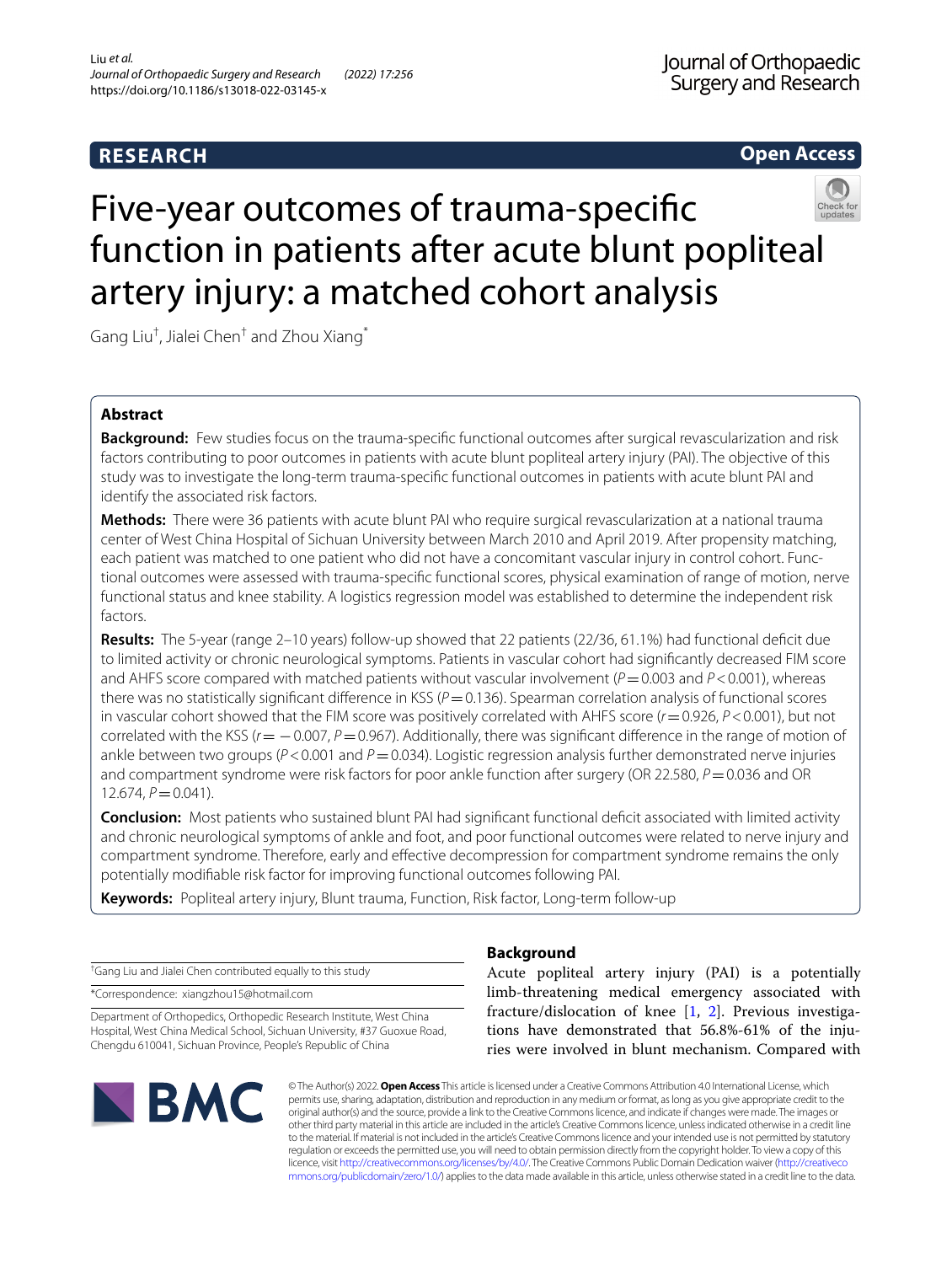penetrating trauma, blunt trauma is thought to yield high amputation rate and poor clinical outcomes because of complicated soft tissue injuries [[3,](#page-6-2) [4\]](#page-6-3). Non-operative treatment is defnitely not recommended if popliteal artery injuries are signifcant and present with acutely ischemic limbs [\[5\]](#page-6-4). Although signifcantly reduced amputation rates for PAI have been achieved with improved revascularization technology, it is still a challenge for orthopedic surgeons mainly due to the heterogeneous patient populations with moderately to severely blunt PAI [\[6](#page-6-5), [7\]](#page-6-6).

Despite extensive reviews on limb salvage and the difference between blunt and penetrating PAI [[3,](#page-6-2) [4](#page-6-3), [8](#page-6-7)], minimal studies have focused on the functional outcomes after limb salvage in this patient population. Additionally, the major limitations of present studies which had explored functional outcomes were the focus of self-care disability and activities of daily living instead of traumaspecifc function, and the unknown reason for functional loss following treatment of PAI [[3,](#page-6-2) [9](#page-6-8)]. A detailed description of the long-term functional outcomes from traumaspecifc design for patients with acute blunt PAI and risk factors contributing to poor trauma-specifc function is lacking. Therefore, the purpose of this study was to evaluate trauma-specifc functional outcomes in patients with acute blunt PAI after successful limb salvage. The research also identifed risk factors contributing to poor functional outcomes.

# **Methods**

#### **Inclusion and exclusion criteria**

Patients were identifed through a search of prospectively gathered database of patients with acute blunt PAI who require surgical revascularization at a national trauma center of West China Hospital of Sichuan University between March 2010 and April 2019. Inclusion criterion was patients who had acute blunt PAI requiring surgical revascularization. Patients were excluded if they were followed for<2 years, sustained PAI caused by non-trauma or penetrating injury, or were treated nonoperatively. Patients who had undergone primary surgery before being admitted to our hospital were also excluded. Additionally, all patients with limb salvage should receive physiotherapy by a professional specialist and be followed up in our outpatient interviews for a minimum of 2 year after surgery.

A total of 296 patients with acute blunt popliteal artery injury were admitted to the institution. Of these patients, limb salvage was obtained in 36 patients after surgical procedures, and these patients were identifed in vascular cohort (Fig. [1](#page-2-0)). In order to compare limb function during the follow-up, each patient was matched to one patient who did not have a vascular injury in control cohort. The matching was based on age at injury (within 5 years if the age was<50 years and within 10 years if the age was  $\geq$  50 years), knee dislocation (KD) grade [[10\]](#page-6-9) and knee fracture classification  $[11]$ . According to the matching system, 14 patients in each cohort had knee dislocation, including 5 KD-III L, 6 KD-III M, 2 KD-IV and 1 KD-V. A total of 22 patients with knee fracture in each cohort, including 5 patients with extraarticular fracture, 9 with partial articular fracture and 8 with complete articular fracture (Table [1](#page-2-1)).

#### **Postoperative management**

Patients had delayed passive activity of knee joint at least 3 weeks after surgery with the assistance of an external fxator, progressive active and weight-bearing exercise at least 6 weeks and 12 weeks after surgery, respectively. However, if patients had nerve or complicated soft tissue injuries, weight-bearing exercise should be postponed to 6 months after surgery. Early active and passive activity of ankle joint was recommended.

## **Data collection**

A prespecifed form was used to general data from patients' medical records and outpatient interviews, including the Injury Severity Score (ISS) [\[12](#page-6-11)], associated injuries, surgical interventions and functional outcomes at the follow-up period. Ischemia time was defned as the time interval from trauma to blood flow restoration. Complicated soft tissue injury was defned as open fracture and/or dislocation around knee. Nerve injury was diagnosed according to clinical symptom and electromyogram. The diagnosis of compartment syndrome was based on clinically apparent compartment hypertension or after intracompartmental pressure measurement.

#### **Functional assessment**

Modifed Functional Independence Measure (FIM) score was used to evaluate the degree of dysfunction of lower extremity from three aspects, including pain, locomotion and climb stairs. The patient-reported functional score for each aspect ranges from 1 (full dependence on assistance) to 4 (full independence), giving a maximum total score of 12 representing full independence if three aspects are added together (Table [2](#page-3-0)). Patients were considered to have excellent or good result if FIM score was≥10, fair 6 to 9 points and poor<6 points. Additionally, Knee Society Score (KSS) and Ankle–Hindfoot Scale from American Orthopaedic Foot and Ankle Society (AHFS, short for AOFAS-AHFS) were assessed, and KSS<69 points or AHFS score<75 points were defned as poor functional results  $[13, 14]$  $[13, 14]$  $[13, 14]$  $[13, 14]$  $[13, 14]$ . The ranges of motion and nerve status were also assessed with physical examination at the end of follow-up visit. If the patient had a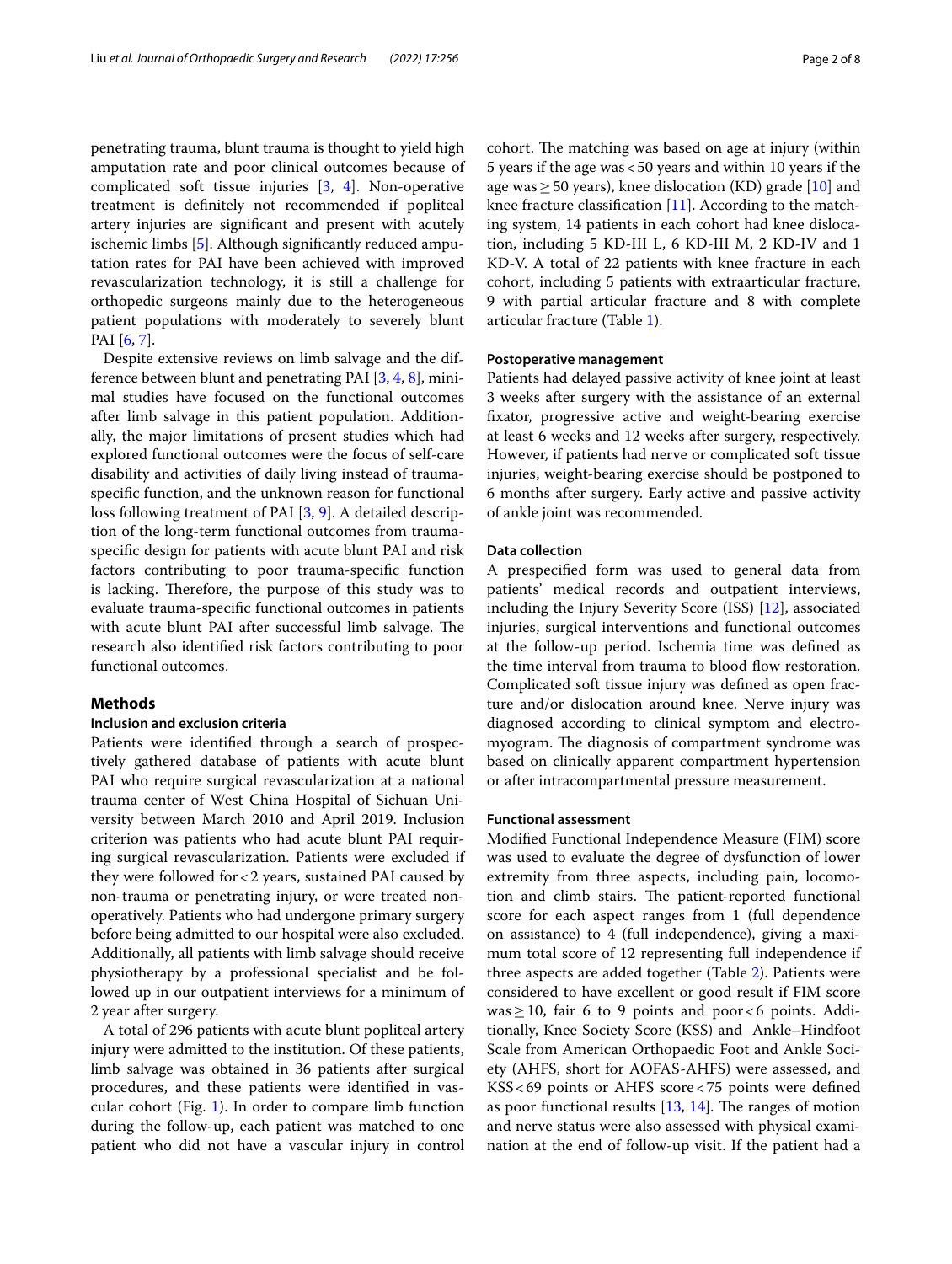

<span id="page-2-1"></span><span id="page-2-0"></span>

|                                       | Vascular injury ( $n = 36$ ) | No vascular injury ( $n = 36$ ) | P value |
|---------------------------------------|------------------------------|---------------------------------|---------|
| Age (year)                            | $41.5(16 - 72)$              | $42(21 - 74)$                   | 0.057   |
| Sex (male/female) (no.)               | 31/5                         | 28/11                           | 0.089   |
| Follow-up (year)                      | $5(2-10)$                    | $4(2.5-7)$                      | 0.073   |
| Injury Severity Score (points)        | $11(9-22)$                   | $4(4-13)$                       | < 0.001 |
| Mechanism of injury, no. (%)          |                              |                                 | 0.525   |
| Fall                                  | 9(25%)                       | 13 (36.1%)                      |         |
| Crush                                 | 10 (27.8%)                   | 7 (19.4%)                       |         |
| Traffic accident                      | 17 (47.2%)                   | 16 (44.4%)                      |         |
| Knee dislocation (KD) grade, no. (%)  |                              |                                 |         |
|                                       | 0                            | $\mathbf 0$                     |         |
| $\mathbf{I}$                          | 0                            | $\mathbf 0$                     |         |
| III L                                 | 5                            | 5                               |         |
| $\parallel\parallel M$                | 6                            | 6                               |         |
| $\mathsf{IV}$                         | 2                            | $\overline{2}$                  |         |
| V                                     |                              |                                 |         |
| Knee fracture classification, no. (%) |                              |                                 |         |
| Extraarticular                        | 5                            | 5                               |         |
| Partial articular                     | 9                            | 9                               |         |
| Complete articular                    | 8                            | 8                               |         |
| Nerve injuries, no. (%)               | 25 (69.4%)                   | 6(16.7%)                        | < 0.001 |
| Compartment syndrome, no. (%)         | 16 (44.4%)                   | 5 (13.9%)                       | 0.004   |

The values are given as the medians with the range or counts with percentages in parentheses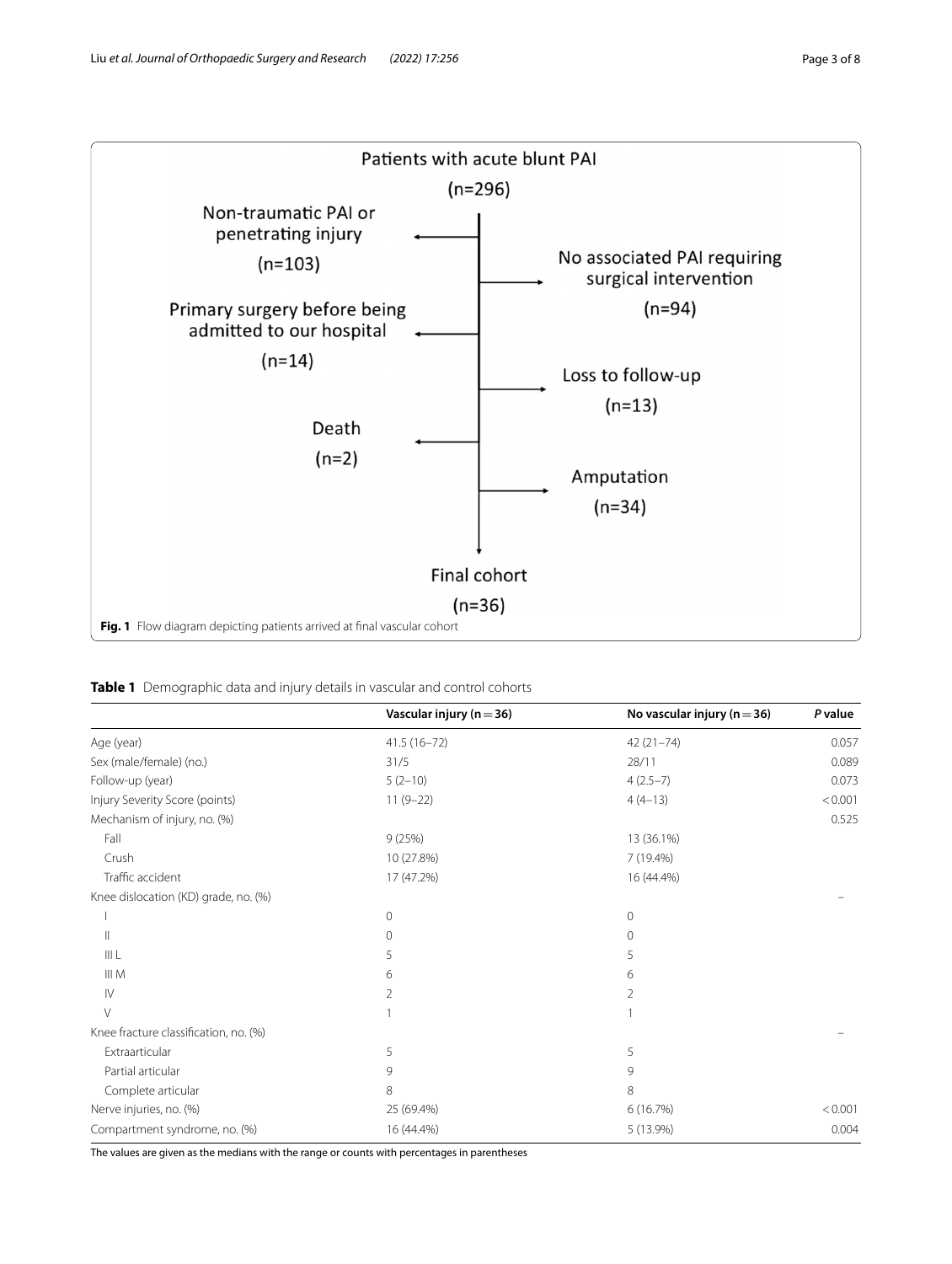#### <span id="page-3-0"></span>**Table 2** Modifed Functional Independence Measure (FIM) score of lower extremity

| Index        | <b>FIM score</b>                              |                                                 |                                        |                                               |  |
|--------------|-----------------------------------------------|-------------------------------------------------|----------------------------------------|-----------------------------------------------|--|
|              | I point (dependent, total<br>help required)   | 2 points (dependent, partial<br>help required)  | 3 points (independent, with<br>device) | 4 points (independent, without<br>assistance) |  |
| Pain         | Severe                                        | Moderate                                        | Slight                                 | Painless                                      |  |
| Locomotion   | Walking $<$ 15 m requiring<br>help > 1 person | Walking < 45 m requiring<br>standby supervision | Walking > 45 m with brace or<br>crutch | Walking > 45 m without assistance             |  |
| Climb stairs | Cannot climb stairs                           | Can only climb up stairs with<br>handrails      | Can climb stairs with handrails        | Unlimited climbing stairs                     |  |

knee dislocation, with or without knee fracture, physical examination tests of knee stability included the Lachman test, valgus stress test, varus stress test and external rotation drawer test.

## **Statistical analysis**

Continuous variables are expressed as medians and interquartile range (IQR) and analyzed by Mann–Whitney U test because of the nonparametric nature of the data and associated small sample size. Categorical variables were shown as frequencies (percentages), and compared by  $\chi^2$ or the Fisher exact test. Spearman correlation analysis was performed to assess whether FIM score was associated with KSS or AHFS score. A multivariate logistics regression model was established, and an enter method was utilized to determine independent risk factors for poor functional outcomes. Statistical analyses were performed using SPSS 25.0 software (IBM Corp, Armonk, NY). All statistical tests were a two-tailed, and signifcance was set at  $P < 0.05$ .

#### **Results**

# **Patient characteristics**

This study consisted of 31 males (86.1%) and 5 females  $(13.9\%)$ . The median age was  $41.5$  years (range  $16-72$  years). The median follow-up time was 5 years (range  $2-10$  years). The average ISS for patients with complicated soft tissue injuries in this study was 13.5 points (range 13–22 points), and none of the patients had an ISS>25. All surgical procedures were performed with open repair, including Fogarty thrombectomy in 4 patients (11.1%), direct repair in 9 (25.0%) and autogenous vein grafts in 23 (63.9%). Flow-restored arterial repair was obtained $\geq$ 8 h after injury in all patients with an average of 22.9 h (range 8 to 61 h). Of these patients, delayed repair<10 h were found in 3 patients, 10–15 h in 6 patients, 16–24 h in 16 patients,>24 h in 11 patients. External fxators were used to stabilize the knee joint before vascular repair in 23 patients (63.9%). Fasciotomy was performed in 19 patients (52.8%) as a prophylactic procedure or due to a clinically apparent compartment syndrome. The technique we used was a two-incision four-compartment fasciotomy.

## **Functional outcomes**

The functional outcomes of lower extremity are presented in Table [3.](#page-3-1) Using the FIM score to quantify the level of dysfunction of lower extremity of patients with successful limb salvage, we found moderate-to-severe degree of impairment, with an overall outcome score of 9.0 (4–12). The median of KSS score was 83.5 points (range 74 to 100 points), rated as excellent or good in all patients (100%). The median of AHFS score was 68 points (range 24 to 99 points), rated as excellent or good for 16 patients (44.4%) and poor for 20 patients (55.6%). Patients in vascular cohort had signifcantly decreased FIM score and AHFS score compared with matched patients without vascular involvement  $(P=0.003$  and  $P<0.001$ ), whereas there was no statistically significant difference in KSS ( $P=0.136$ ).

On physical examination, there were no signifcant differences the fnal ranges of motion of knee between two cohorts ( $P = 0.865$  and  $P = 0.083$ ). However, there were

<span id="page-3-1"></span>

|                 | Table 3 Functional outcomes of lower extremity in vascular and |  |  |  |
|-----------------|----------------------------------------------------------------|--|--|--|
| control cohorts |                                                                |  |  |  |

|                                      | Vascular injury<br>$(n=36)$ | No vascular<br>injury<br>$(n=36)$ | <b>P</b> Value |
|--------------------------------------|-----------------------------|-----------------------------------|----------------|
| <b>Functional scores</b><br>(points) |                             |                                   |                |
| <b>FIM</b>                           | $9.0(4-12)$                 | $10.5(5-12)$                      | 0.003          |
| KSS.                                 | 83.5 (74-100)               | 92 (75 - 100)                     | 0.136          |
| <b>AHFS</b>                          | 68 (24-99)                  | 100 (90-100)                      | < 0.001        |
| Range of motion (°)                  |                             |                                   |                |
| Extension of knee                    | $3.5(0-10)$                 | $5(0-9)$                          | 0.865          |
| Elexion of knee                      | 115 (80–145)                | 120 (100–145)                     | 0.083          |
| Dorsiflexion of<br>ankle             | $-10(-30-45)$               | $45(35-45)$                       | < 0.001        |
| Plantar flexion of<br>ankle          | $40(25 - 50)$               | $45(40-45)$                       | 0.034          |

The values are given as the medians with the range in parentheses

*FIM* Functional Independence Measure; *KSS* Knee Society Score; and *AHFS* Ankle–Hindfoot Scale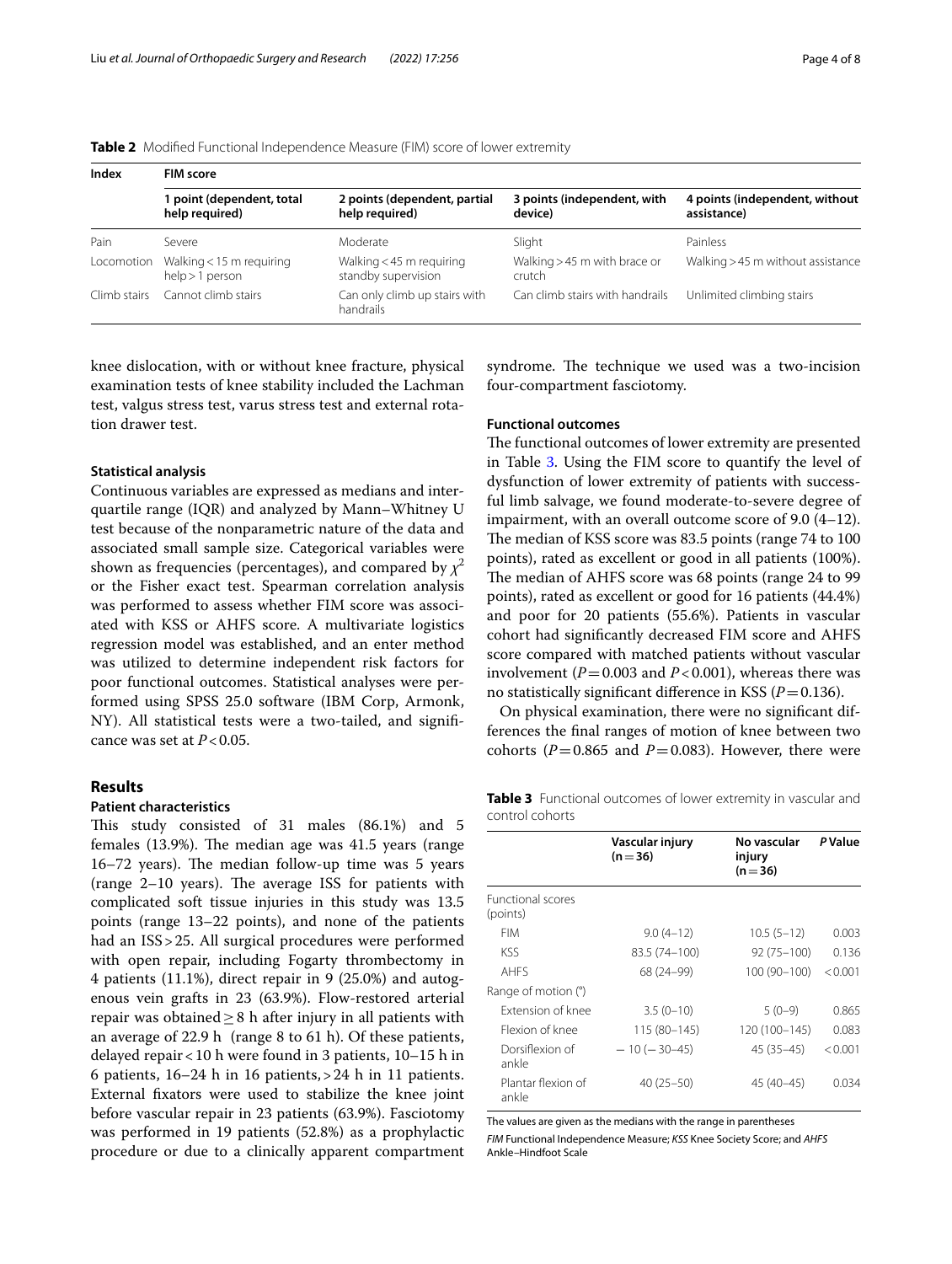

<span id="page-4-1"></span><span id="page-4-0"></span>**Table 4** Potential risk factors for poor functional outcomes

| Odds ratio (95% CI)    | P value |
|------------------------|---------|
| $0.688(0.289 - 1.641)$ | 0.399   |
| 1.294 (0.047-35.430)   | 0.879   |
| 22.580 (1.228-415.024) | 0.036   |
| 12.674 (1.116-143.936) | 0.041   |
| $0.955(0.870 - 1.048)$ | 0331    |
|                        |         |

*ISS* Injury Severity Score

signifcant diferences in activity of dorsifexion and plantar flexion of ankle  $(P<0.001$  and  $P=0.034$  $P=0.034$  $P=0.034$ ) (Table 3). There were also no significant differences in the results of physical examination tests of knee stability, including the Lachman test, valgus stress test at 0°or 30°, varus stress test at 0°or 30° and external rotation drawer test. Of these 25 patients who had initial nerve injuries, 14 regained normal nerve function and 11 had chronic neurological symptoms at the time of final follow-up. The 5-year clinical follow-up showed that 22 (22/36, 61.1%) patients with FIM $\leq$ 9 were recorded as having functional deficit after surgery because of limited activity or chronic neurological symptoms.

#### **Potential risk factors for poor functional outcomes**

Spearman correlation analysis of functional scores in vascular cohort showed that the FIM score was positively correlated with AHFS score  $(r=0.926, P<0.001)$ , but not correlated with the KSS ( $r = -0.007$ ,  $P = 0.967$ ) (Fig. [2\)](#page-4-0). Logistic regression analysis further demonstrated nerve injuries and compartment syndrome were risk factors for poor ankle function after surgery (OR 22.580, *P*=0.036 and OR 12.674, *P*=0.041) (Table [4\)](#page-4-1).

## **Complication after surgical revascularization**

Observed complications after surgery included shock in 7 patients, deep infection in 5 patients and gastrocnemius necrosis in 25 patients. Compartment syndrome, which is the most severe potential complication after revascularization, was not observed in this series. Repeated debridement was required in 21 patients due to severe soft tissue damage and infection, with an average hospital stay of 21.7 days (range 3–47 days).

# **Discussion**

To our knowledge, this is the frst trauma-specifc study investigating the long-term functional outcomes in patients with acute blunt PAI after surgery. The 5-year clinical results of our study suggested that most patients who sustained blunt PAI had significant functional deficit associated with limited activity and chronic neurological symptoms of ankle and foot. Additionally, we also found that long-term outcomes were related to nerve injury and compartment syndrome. Early and efective decompression for compartment syndrome remains the only potential modifable risk factor for improving functional outcomes following PAI.

Few studies reported trauma-specifc functional outcomes for patients with blunt PAI after revascularization. We are aware that only two studies gave a detailed account of self-care disability or daily activity, although they did not include trauma-specifc functional outcomes [[3,](#page-6-2) [9\]](#page-6-8). An analysis of 64 patients with traumatic PAI at 1-year clinical follow-up showed that 30 patients returned to their normal activity level [[3\]](#page-6-2). Similarly, 12 of the 61 survivors with acute blunt PAI had a basic mobility score that fell within the normal range and 15 patients had a normal measure of daily activity at the median follow-up of 11.2 years in another study [\[9\]](#page-6-8). Our study confrmed these fndings and further explored that the poor subjective function of lower extremity was mainly caused by dysfunction of ankle and foot due to limited activity and residual neurological symptoms. It may be related to complicated soft tissue injuries, prolonged limb ischemia, nerve injuries and compartment syndrome. In addition, nearly two-thirds of the patients had used external fxators for prolonged immobilization because of complicated soft tissue injuries in our series. Despite this, there was no signifcant diference in postoperative functional scores and range of motion of knee between the two groups.

Compartment syndrome was associated with persistent sequelae after traumatic PAI, particularly presented as long-term sequelae of foot and ankle [[15,](#page-6-14) [16](#page-6-15)]. A retrospective series of 60 patients who underwent fasciotomy for acute compartment syndrome following limb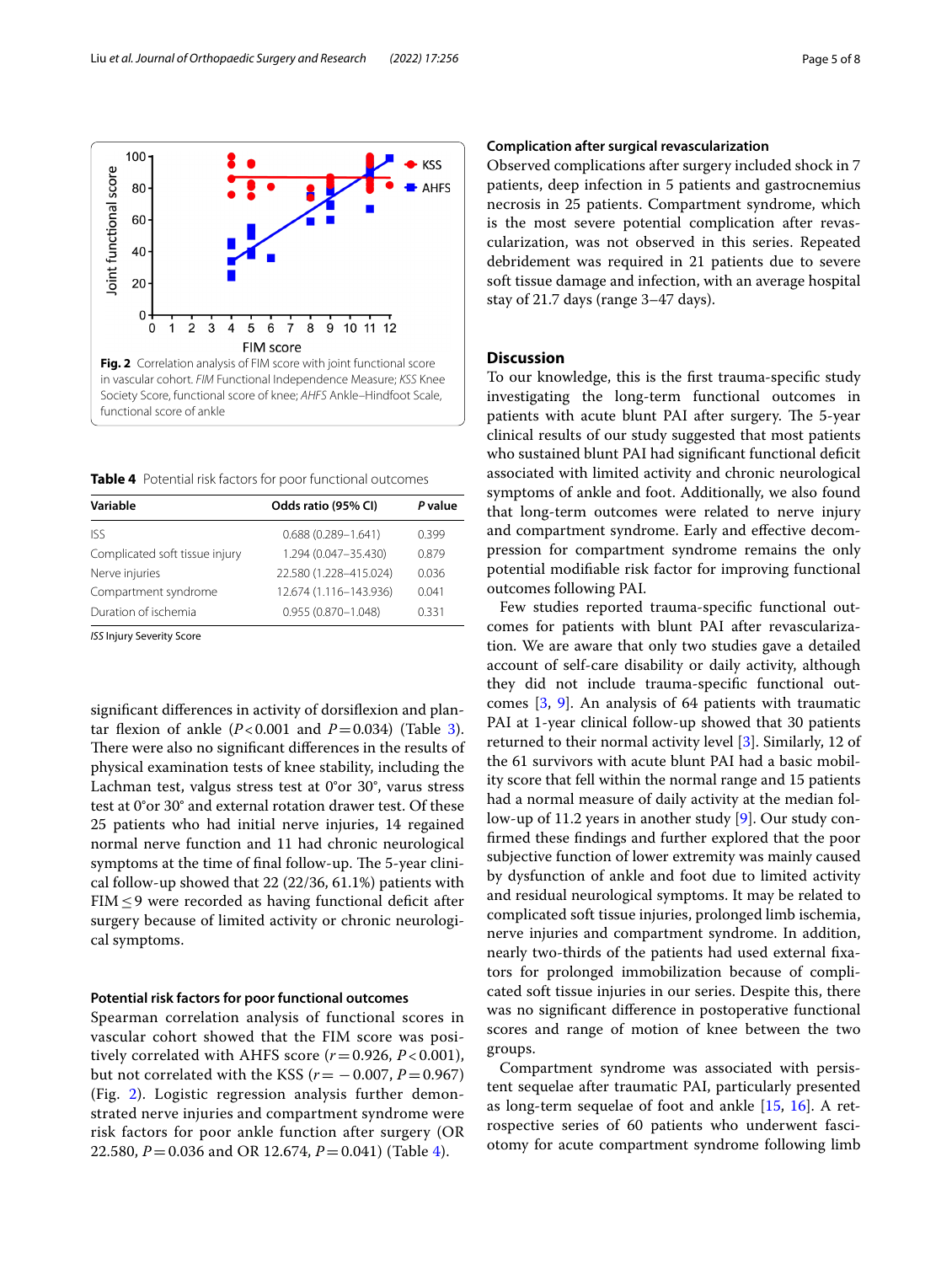trauma reported 42 patients had persistent sequelae including motor weakness, paresthesia and dysesthesia [[17\]](#page-6-16). A similar series demonstrated that deformity and functional impairment in the foot and ankle secondary to ischemia are determined by fibrotic cicatrix  $[18]$  $[18]$ . Therefore, persistent sequelae were associated with a higher rate of reoperation, post-fasciotomy complications and neuromuscular dysfunction. It may be mainly related to prolonged ischemia because of delayed diagnosis and treatment [\[19](#page-6-18), [20](#page-6-19)]. In our series, fasciotomy cannot be performed within  $\leq 6$  h since the majority of patients (27/36) were treated after 16 h from initial injury. Nevertheless, prolonged fasciotomy did not increase the risk of amputation, and unsatisfactory functional results were more common, presenting as limited activity and chronic neurological symptoms of ankle and foot. Some authors support the concept of urgent revascularization within 6 h from the time at injury to repair could be predictive of poor functional outcome, particularly in these condition combined with prolonged warm ischemia and compartment syndrome [\[3,](#page-6-2) [9](#page-6-8)]. In fact, it may be related to decreased collateral circulation from superfcial femoral artery due to osteofascial compartment hypertension  $[21]$  $[21]$ . Therefore, there was no better strategy for dealing with compartment syndrome other than early recognition and prompt decompression, especially in these patients with acute limb ischemia.

The results of the study also showed that the majority of patients with nerve dysfunction had signifcant lower ankle functional scores, which is in accordance with previous literature [[22\]](#page-6-21). O'Malley et al. [[23\]](#page-6-22) found that patients with complete nerve injuries typically had a worse prognosis and appeared more severe ankle dysfunction than those with incomplete palsies. In addition, Woodmass et al. [\[24](#page-6-23)] identifed vastly diferent prognosis between patients who sufered an incomplete common peroneal nerve palsy and complete common peroneal nerve palsy after knee dislocation in 13 studies with 214 patients. Eighty-seven percent of patients with an incomplete palsy had achieved a full motor recovery. By contrast, 38% of patients with a complete motor palsy had regained the ability to dorsifex at the ankle. It is probably because complete common peroneal nerve palsy usually followed more severe soft tissue injuries and had concurrent motor end plate death [[25,](#page-6-24) [26](#page-6-25)]. It has been reported that chronic pain may still exist for a long time even after corrective arthrodesis, peroneal or tibial nerve transfer, posterior tibial tendon transfer, which had the highest efect on functional outcomes [[20,](#page-6-19) [27\]](#page-6-26).

There is still no consensus regarding whether prolonged ischemia time contributed to amputation or poor function or not [\[3](#page-6-2), [26](#page-6-25)]. Some authors support the concept of urgent revascularization within 6 h from the time at injury to repair could be predictive of poor functional outcome, particularly when the diagnosis is delayed [\[26](#page-6-25)]. The key of this concept is to decrease warm ischemia time. In our series, delayed flow-restored arterial repair was very common in all patients due to long transport or delay diagnosis. Nevertheless, our results showed duration of ischemia was not a risk factor for poor functional outcomes after surgery, which can be explained by compensatory collateral artery circulation from superfcial femoral artery. It also needs to be noted collateral circulation blood supply will be afected under certain conditions, including compartment hypertension, complicated soft tissue injuries, occlusion of collateral artery pathways and unstable hemodynamics [[19,](#page-6-18) [21](#page-6-20), [28](#page-6-27)].

Although we improved treatments for concomitant injuries, better surgical techniques and multidisciplinary intervention, patients had a higher rate of surgical complications. In a retrospective study of 2175 patients in nationwide US inpatient database [[29\]](#page-6-28), patients with concomitant popliteal injury were also more likely to experience secondary complications, experience longer hospital stays and incur greater healthcare costs. The development of gastrocnemius necrosis after PAI has been described frequently in many studies due to severe trauma of gastrocnemius or no revascularization of the gastrocnemius artery [[30,](#page-6-29) [31](#page-7-0)]. However, a surprising fnding was that gastrocnemius necrosis was not the risk factor for poor ankle function in our series. This can be explained by the compensatory results of soleus and plantar fexor muscles and the patients' low demand for ankle function [\[32](#page-7-1)]. In fact, there is no existing evidence about whether gastrocnemius artery repair contributes to lower functional outcomes in these patients.

This study also has weaknesses. First is the small sample in size and the single-center design of the study. Second, we cannot thoroughly rule out some biases due to unknown and unmeasured confounding factors. Despite these limitations, the strengths of our study included the identifcation of a matched cohort to compare traumaspecifc function of the salvaged limbs in patients after acute blunt popliteal artery injury, minimized confounding factor and long-term follow-up.

#### **Conclusion**

Five-year trauma-specifc outcomes showed that most patients who sustained blunt PAI had signifcant functional deficit associated with limited activity and chronic neurological symptoms of ankle and foot. Additionally, poor functional outcomes were related to nerve injury and compartment syndrome. Therefore, early and effective decompression for compartment syndrome remains the only potentially modifable risk factor for improving functional outcomes following PAI.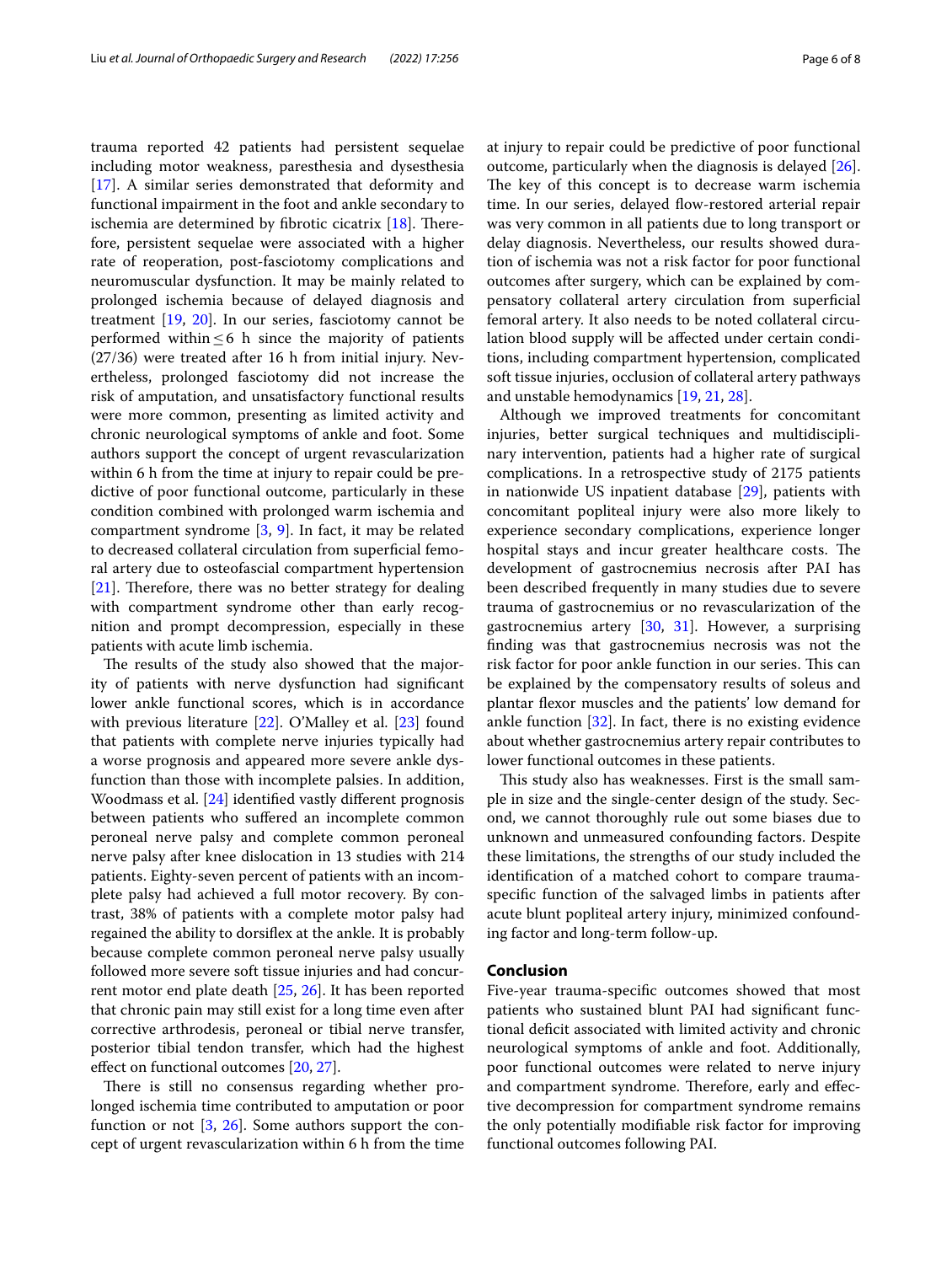#### **Abbreviations**

PAI: Popliteal artery injury; ISS: Injury Severity Score; FIM: Functional Independence Measure; KSS: Knee Society Score; AHFS: Ankle–Hindfoot Scale.

#### **Acknowledgements**

Not applicable.

#### **Authors contributions**

GL and JC contributed equally to this work. GL and JC participated in data collection, patients' follow-up and data analysis. GL was a major contributor in writing the draft. ZX designed the research and revised the manuscript. All authors read and approved the fnal manuscript.

#### **Funding**

No funds, grants or other support were received.

## **Availability of data and materials**

All the data will be available upon request to the corresponding author of the present paper.

# **Declarations**

## **Ethics approval and consent to participate**

The study was approved by the Ethics Committee on Biomedical Research, West China Hospital of Sichuan University, and was done in accordance with the Declaration of Helsinki. All patients gave their informed consent prior to their inclusion in the study.

#### **Consent for publication**

Written informed consent was obtained from each patient to authorize the publication of their data.

#### **Competing interests**

The authors declare that they have no competing interests.

Received: 1 March 2022 Accepted: 26 April 2022<br>Published online: 07 May 2022

#### **References**

- <span id="page-6-0"></span>1. Hafez HM, Woolgar J, Robbs JV. Lower extremity arterial injury: results of 550 cases and review of risk factors associated with limb loss. J Vasc Surg. 2001;33(6):1212–9.
- <span id="page-6-1"></span>2. Grigorian A, Wilson SE, Kabutey NK, Fujitani RM, de Virgilio C, Schubl SD, Gabriel V, Chen S, Joe V, Nahmias J. Decreased national rate of below the knee amputation in patients with popliteal artery injury. Ann Vasc Surg. 2019;57:1–9.
- <span id="page-6-2"></span>3. Lang NW, Joestl JB, Platzer P. Characteristics and clinical outcome in patients after popliteal artery injury. J Vasc Surg. 2015;61(6):1495–500.
- <span id="page-6-3"></span>4. Mullenix PS, Steele SR, Andersen CA, Starnes BW, Salim A, Martin MJ. Limb salvage and outcomes among patients with traumatic popliteal vascular injury: an analysis of the National Trauma Data Bank. J Vasc Surg. 2006;44(1):94–100.
- <span id="page-6-4"></span>5. Demirağ B, Oztürk C, Bilgen OF, Durak K. Knee dislocations: an evaluation of surgical and conservative treatment. Ulus Travma Acil Cerrahi Derg. 2004;10(4):239–44.
- <span id="page-6-5"></span>6. Potter HA, Alfson DB, Rowe VL, Wadé NB, Weaver FA, Inaba K, O'Banion LA, Siracuse JJ, Magee GA. Endovascular versus open repair of isolated superfcial femoral and popliteal artery injuries. J Vasc Surg. 2021;74(3):814-22. e1.
- <span id="page-6-6"></span>7. Butler WJ, Calvo RY, Sise MJ, Bowie JM, Wessels LE, Bansal V, Beth SC. Outcomes for popliteal artery injury repair after discharge: a large-scale population-based analysis. J Trauma Acute Care Surg. 2019;86(2):173–80.
- <span id="page-6-7"></span>8. Ramdass MJ, Muddeen A, Harnarayan P, Spence R, Milne D. Risk factors associated with amputation in civilian popliteal artery trauma. Injury. 2018;49(6):1188–92.
- <span id="page-6-8"></span>9. Magnotti LJ, Sharpe JP, Tolley B, Thomas F, Lewis RH, Filiberto DM, Evans C, Kokorev L, Fabian TC, Croce MA. Long-term functional outcomes after traumatic popliteal artery injury: a 20-year experience. J Trauma Acute Care Surg. 2020;88(2):197–206.
- <span id="page-6-9"></span>10. Goebel CP, Domes C. Classifcations in brief: the Schenck classifcation of knee dislocations. Clin Orthop Relat Res. 2020;478(6):1368–72.
- <span id="page-6-10"></span>11. Kellam JF, Meinberg EG, Agel J, Karam MD, Roberts CS. Fracture and dislocation classifcation compendium—2018. J Orthop Trauma. 2018; 32(1Suppl): S1–10.
- <span id="page-6-11"></span>12. Dehouche N. The injury severity score: an operations perspective. BMC Med Res Methodol. 2022;22(1):48.
- <span id="page-6-12"></span>13. Jacquet C, Pioger C, Khakha R, Steltzlen C, Kley K, Pujol N, Ollivier M. Evaluation of the "Minimal Clinically Important Diference" (MCID) of the KOOS, KSS and SF-12 scores after open-wedge high tibial osteotomy. Knee Surg Sports Traumatol Arthrosc. 2021;29(3):820–6.
- <span id="page-6-13"></span>14. Vosoughi AR, Roustaei N, Mahdaviazad H. American orthopaedic foot and ankle society ankle–hindfoot scale: a cross-cultural adaptation and validation study from Iran. Foot Ankle Surg. 2018;24(3):219–23.
- <span id="page-6-14"></span>15. MacKenzie SA, Carter TH, MacDonald D, White TO, Duckworth AD. Longterm outcomes of fasciotomy for acute compartment syndrome following a fracture of the tibial diaphysis. J Orthop Trauma. 2020;34(10):512–7.
- <span id="page-6-15"></span>16. Rothenberg KA, George EL, Trickey AW, Chandra V, Stern JR. Delayed fasciotomy is associated with higher risk of major amputation in patients with acute limb ischemia. Ann Vasc Surg. 2019;59:195–201.
- <span id="page-6-16"></span>17. Dover M, Memon AR, Maraf H, Kelly G, Quinlan JF. Factors associated with persistent sequelae after fasciotomy for acute compartment syndrome. J Orthop Surg (Hong Kong). 2012;20(3):312–5.
- <span id="page-6-17"></span>18. Santi MD, Botte MJ. Volkmann's ischemic contracture of the foot and ankle: evaluation and treatment of established deformity. Foot Ankle Int. 1995;16(6):368–77.
- <span id="page-6-18"></span>19. Lintz F, Colombier JA, Letenneur J, Gouin F. Management of long-term sequelae of compartment syndrome involving the foot and ankle. Foot Ankle Int. 2009;30(9):847–53.
- <span id="page-6-19"></span>20. Mortensen SJ, Zhang D, Mohamadi A, Collins J, Weaver MJ, Nazarian A, von Keudell AG. Predicting factors of muscle necrosis in acute compartment syndrome of the lower extremity. Injury. 2020;51(2):522–6.
- <span id="page-6-20"></span>21. Kruse RR, Doomernik DE, Maltha KV, Kooloos JGM, Kozicz TL, Reijnen MMPJ. Collateral artery pathways of the femoral and popliteal artery. J Surg Res. 2017;211:45–52.
- <span id="page-6-21"></span>22. Giuseffi SA, Bishop AT, Shin AY. Surgical treatment of peroneal nerve palsy after knee dislocation. Knee Surg Sports Traumatol Arthrosc. 2010;18(11):1583–6.
- <span id="page-6-22"></span>23. O'Malley MP, Pareek A, Reardon P, Krych A, Stuart MJ, Levy BA. Treatment of peroneal nerve injuries in the multiligament injured/dislocated knee. J Knee Surg. 2016;29(4):287–92.
- <span id="page-6-23"></span>24. Woodmass JM, Romatowski NP, Esposito JG, Mohtadi NG, Longino PD. A systematic review of peroneal nerve palsy and recovery following traumatic knee dislocation. Knee Surg Sports Traumatol Arthrosc. 2015;23(10):2992–3002.
- <span id="page-6-24"></span>25. Murovic JA. Lower-extremity peripheral nerve injuries: a Louisiana State University Health Sciences Center literature review with comparison of the operative outcomes of 806 Louisiana State University Health Sciences Center sciatic, common peroneal, and tibial nerve lesions. Neurosurgery. 2009;65(4) Suppl:A18–23.
- <span id="page-6-25"></span>26. Asensio JA, Dabestani PJ, Miljkovic SS, Kotaru TR, Kessler JJ, Kalamchi LD, Wenzl FA, Sanford AP, Rowe VL. Popliteal artery injuries. Less ischemic time may lead to improved outcomes. Injury. 2020;51(11):2524–31.
- <span id="page-6-26"></span>27. Napiontek M, Pietrzak K. Corrective arthrodesis to treat sequelae of compartment syndrome and ischaemic syndromes of lower leg and foot. Ortop Traumatol Rehabil. 2010;12(4):338–46.
- <span id="page-6-27"></span>28. Marchand LS, Working ZM, Rane AA, Elliott IS, Gilbertson E, Rothberg DL, Higgins TF, Haller JM. Compartment syndrome in tibial plateau fractures: Do previously established predictors have external validity? J Orthop Trauma. 2020;34(5):238–43.
- <span id="page-6-28"></span>29. Naziri Q, Beyer GA, Shah NV, Solow M, Hayden AJ, Nadarajah V, Ho D, Newman JM, Boylan MR, Basu NN, Zikria BA, Urban WP. Knee dislocation with popliteal artery disruption: a nationwide analysis from 2005 to 2013. J Orthop. 2018;15(3):837–41.
- <span id="page-6-29"></span>30. Berber R, Lewis CP, Copas D, Forward DP, Moran CG. Postero-medial approach for complex tibial plateau injuries with a postero-medial or postero-lateral shear fragment. Injury. 2014;45(4):757–65.